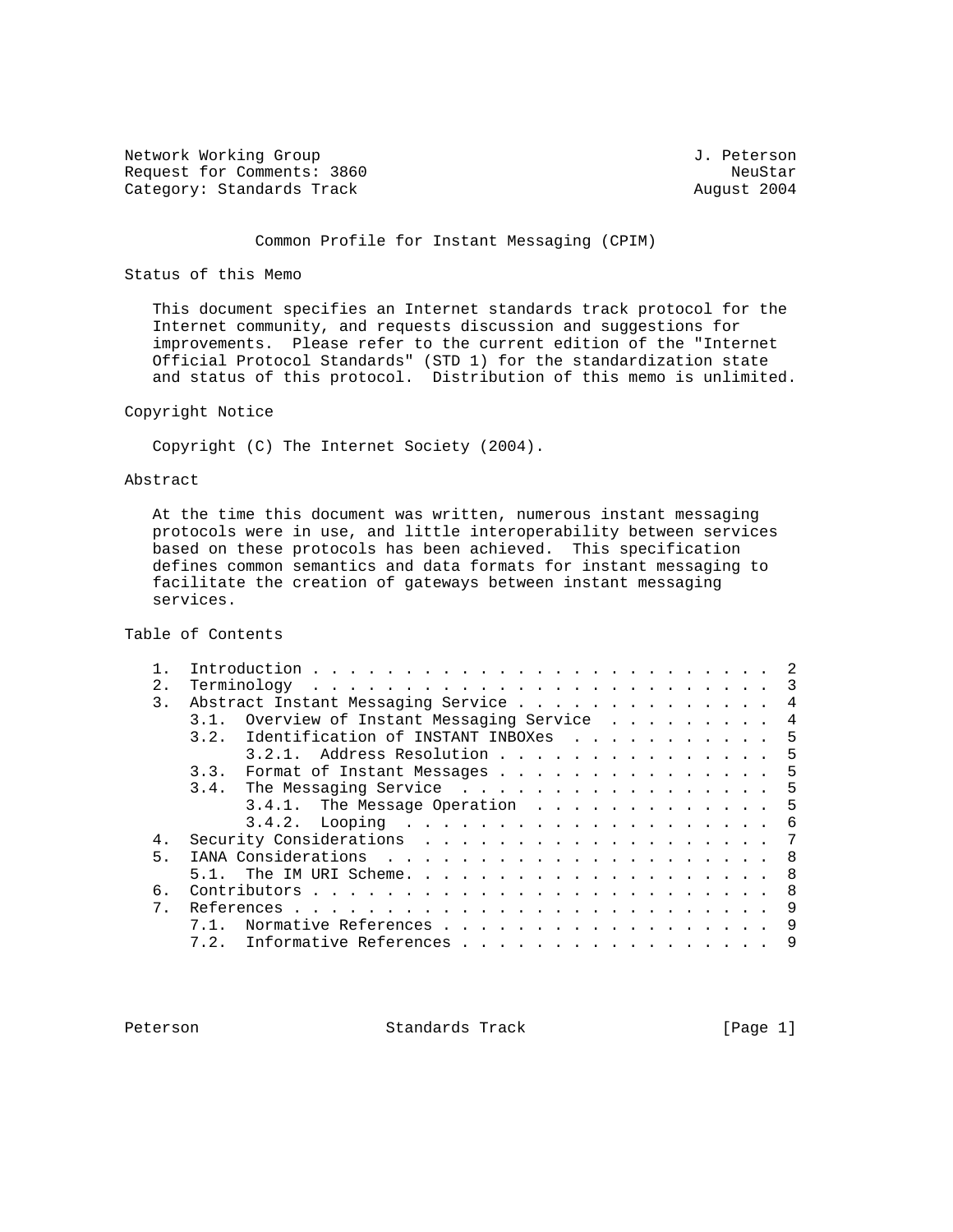| Α.              |         | IM URI IANA Registration Template 10                          |
|-----------------|---------|---------------------------------------------------------------|
|                 | $A.1$ . | URI Scheme Name 10                                            |
|                 | A.2.    | URI Scheme Syntax 10                                          |
|                 | A.3.    | Character Encoding Considerations 10                          |
|                 | A.4.    |                                                               |
|                 | A.5.    | Applications and/or Protocols which use this URI Scheme       |
|                 |         |                                                               |
|                 | A.6.    | Security Considerations 10                                    |
|                 | A. 7.   | Relevant Publications 11                                      |
|                 | A.8.    | Person & Email Address to Contact for Further                 |
|                 |         |                                                               |
|                 |         | A.9. Author/Change Controller 11                              |
|                 |         | A.10. Applications and/or Protocols which use this URI Scheme |
|                 |         |                                                               |
| <b>B.</b>       |         |                                                               |
|                 | B.1.    | Address Mapping 11                                            |
|                 | B.2.    | Source-Route Mapping 11                                       |
| $\mathcal{C}$ . |         |                                                               |
|                 |         |                                                               |
|                 |         |                                                               |
|                 |         |                                                               |

#### 1. Introduction

 Instant messaging is defined in RFC2778 [5]. At the time this document was written, numerous instant messaging protocols are in use, and little interoperability between services based on these protocols has been achieved. This specification defines semantics and data formats for common services of instant messaging to facilitate the creation of gateways between instant messaging services: a common profile for instant messaging (CPIM).

 Service behavior is described abstractly in terms of operations invoked between the consumer and provider of a service. Accordingly, each IM service must specify how this behavior is mapped onto its own protocol interactions. The choice of strategy is a local matter, providing that there is a clear relation between the abstract behaviors of the service (as specified in this memo) and how it is faithfully realized by a particular instant messaging service. For example, one strategy might transmit an instant message as textual key/value pairs, another might use a compact binary representation, and a third might use nested containers.

 The attributes for each operation are defined using an abstract syntax. Although the syntax specifies the range of possible data values, each IM service must specify how well-formed instances of the abstract representation are encoded as a concrete series of bits.

Peterson Standards Track [Page 2]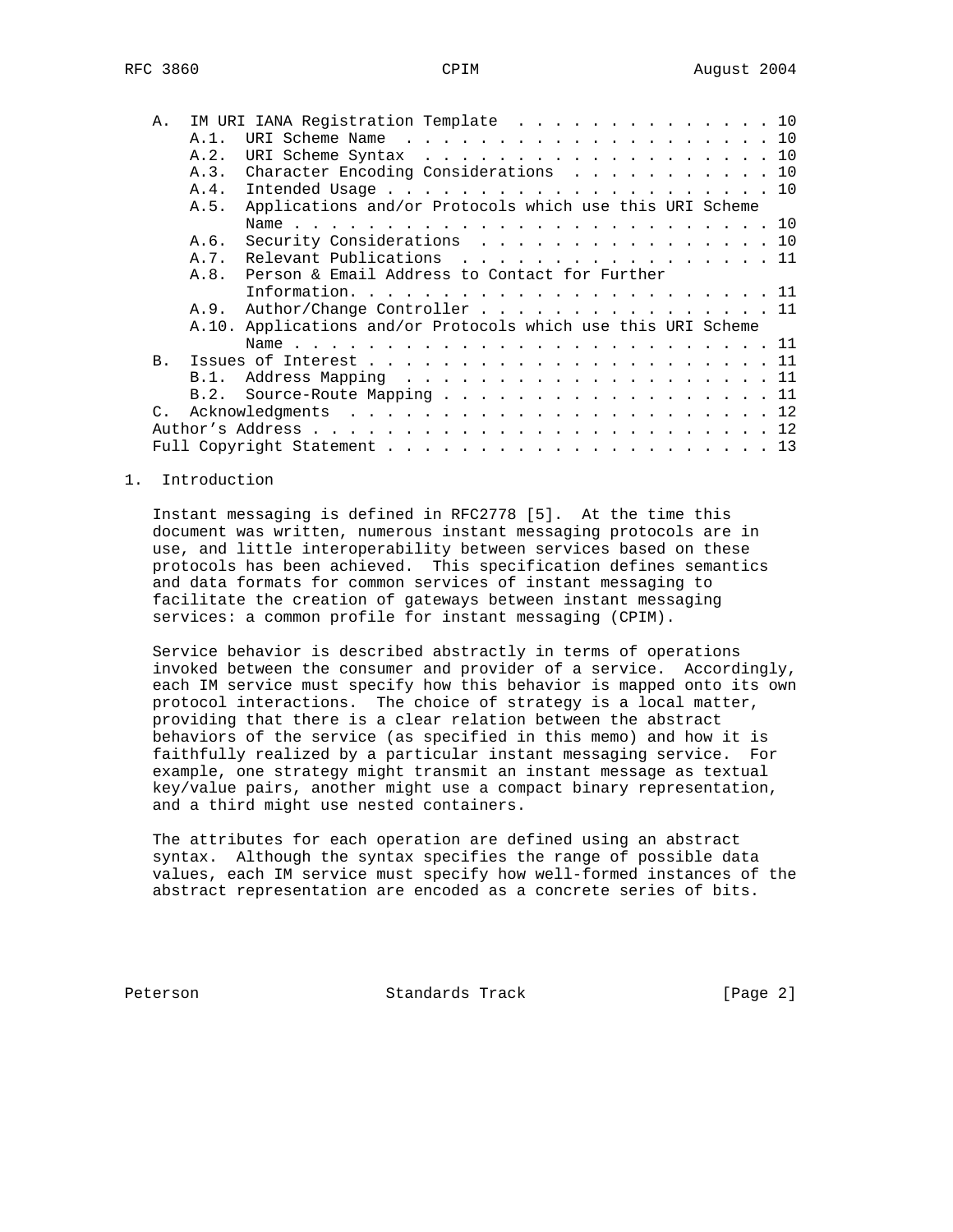In order to provide a means for the preservation of end-to-end features (especially security) to pass through instant messaging interoperability gateways, this specification also provides recommendations for instant messaging document formats that could be employed by instant messaging protocols.

### 2. Terminology

 In this document, the key words "MUST", "MUST NOT", "REQUIRED", "SHALL", "SHALL NOT", "SHOULD", "SHOULD NOT", "RECOMMENDED", "NOT RECOMMENDED", "MAY", and "OPTIONAL" are to be interpreted as described in RFC 2119 [1] and indicate requirement levels for compliant implementations.

 This memos makes use of the vocabulary defined in RFC 2778 [5]. Terms such as CLOSED, INSTANT INBOX, INSTANT MESSAGE, and OPEN are used in the same meaning as defined therein.

 The term 'gateway' used in this document denotes a network element responsible for interworking between diverse instant messaging protocols. Although the instant messaging protocols themselves are diverse, under the model used in this document these protocols can carry a common payload that is relayed by the gateway. Whether these interworking intermediaries should be called 'gateways' or 'relays' is therefore somewhat debatable; for the purposes of this document, they are called 'CPIM gateways'.

 The term 'instant messaging service' also derives from RFC 2778, but its meaning changes slightly due to the existence of gateways in the CPIM model. When a client sends an operation to an instant messaging service, that service might either be an endpoint or an intermediary such as a CPIM gateway - in fact, the client should not have to be aware which it is addressing, as responses from either will appear the same.

 This document defines operations and attributes of an abstract instant messaging protocol. In order for a compliant protocol to interface with an instant messaging gateway, it must support all of the operations described in this document (i.e., the instant messaging protocol must have some message or capability that provides the function described by each of the given operations). Similarly, the attributes defined for these operations must correspond to information available in the instant messaging protocol in order for the protocol to interface with gateways defined by this specification. Note that these attributes provide only the minimum possible information that needs to be specified for interoperability

Peterson Standards Track [Page 3]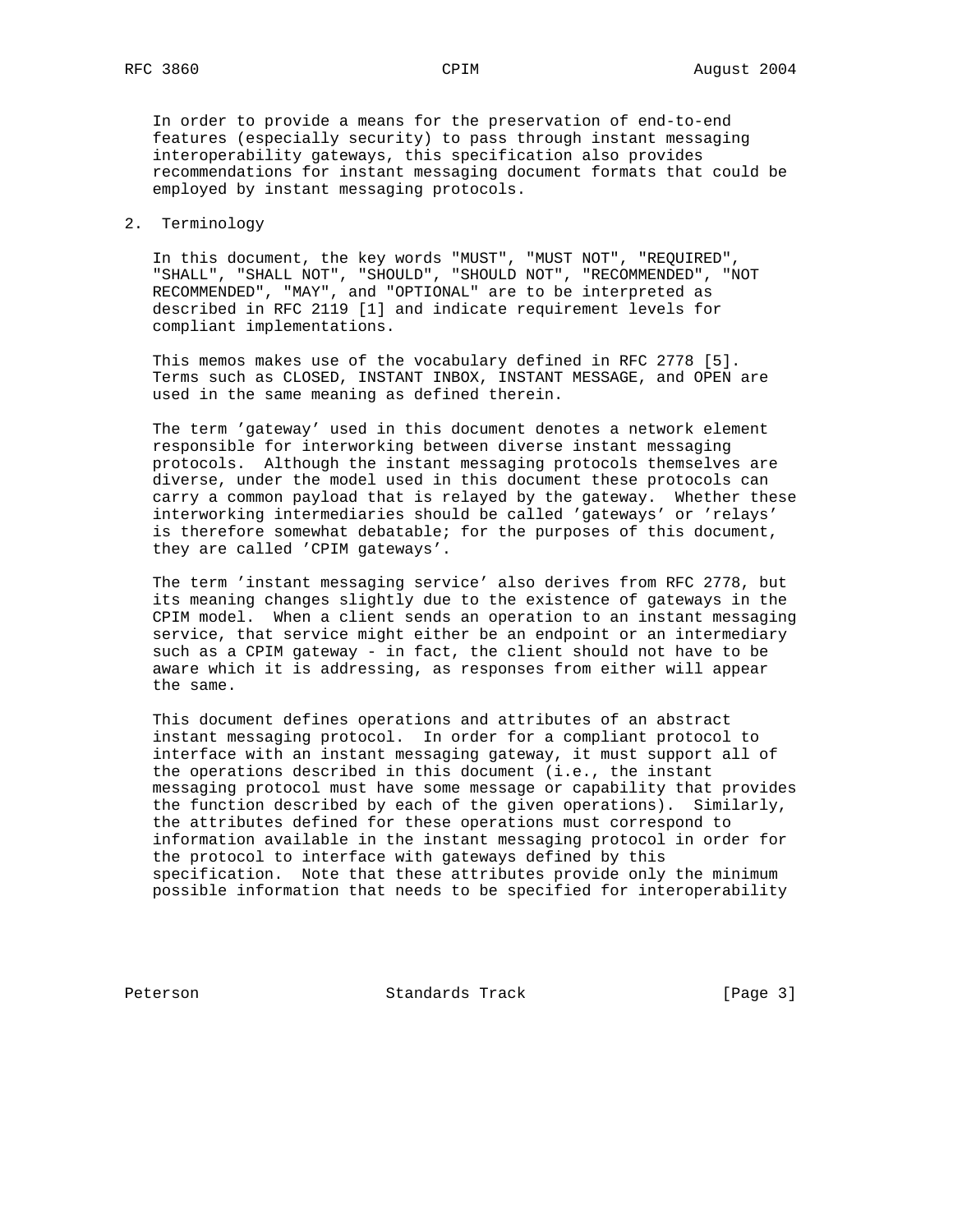- the functions in an instant messaging protocol that correspond to the operations described in this document can contain additional information that will not be mapped by CPIM.

- 3. Abstract Instant Messaging Service
- 3.1. Overview of Instant Messaging Service

 When an application wants to send a message to an INSTANT INBOX, it invokes the message operation, e.g.,

| app1. | -- message<br>-------> | ГΜ   |
|-------|------------------------|------|
|       |                        | SVC. |
|       |                        |      |

 The message operation has the following attributes: source, destination, MaxForwards and TransID. 'source' and 'destination' identify the originator and recipient of an instant message, respectively, and consist of an INSTANT INBOX identifier (as described in Section 3.2). The MaxForwards is a hop counter to avoid loops through gateways, with usage detailed defined in Section 3.4.2; its initial value is set by the originator. The TransID is a unique identifier used to correlate message operations to response operations; gateways should be capable of handling TransIDs up to 40 bytes in length.

 The message operation also has some content, the instant message itself, which may be textual, or which may consist of other data. Content details are specified in Section 3.3.

 Note that this specification assumes that instant messaging protocols provide reliable message delivery; there are no application-layer message delivery assurance provisions in this specification.

 Upon receiving a message operation, the service immediately responds by invoking the response operation containing the same transaction identifier, e.g.,

| app1. | $\textrm{---}$ response -- | SVC. |
|-------|----------------------------|------|
|       |                            |      |

Peterson Standards Track [Page 4]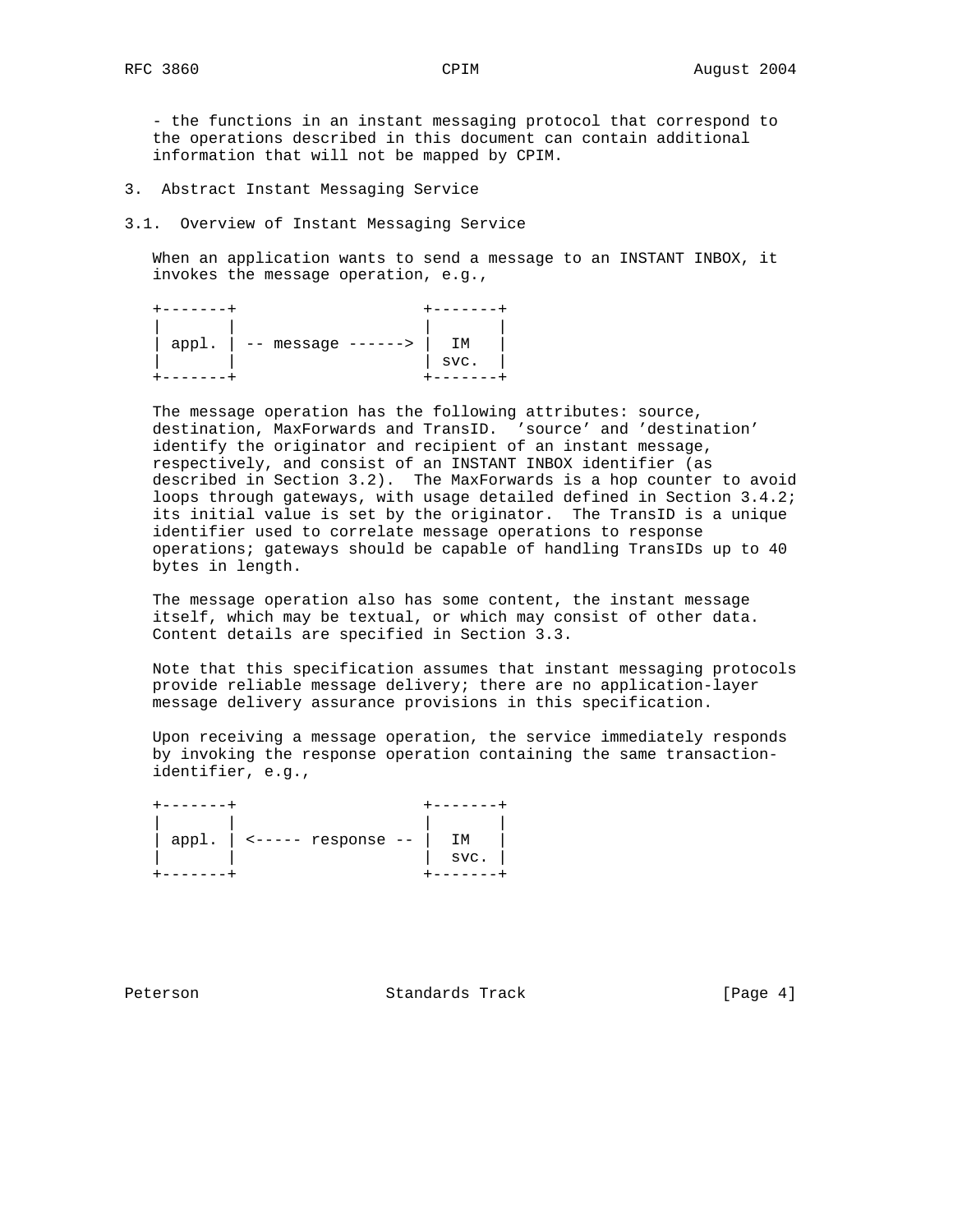The response operation contains the following attributes: TransID and status. The TransID is used to correlate the response to a particular instant message. Status indicates whether the delivery of the message succeeded or failed. Valid status values are described in Section 3.4.1.

# 3.2. Identification of INSTANT INBOXes

 An INSTANT INBOX is specified using an instant messaging URI with the 'im:' URI scheme. The full syntax of the IM URI scheme is given in Appendix A. An example would be: "im:fred@example.com"

### 3.2.1. Address Resolution

 An IM service client determines the next hop to forward the IM to by resolving the domain name portion of the service destination. Compliant implementations SHOULD follow the guidelines for dereferencing URIs given in [2].

#### 3.3. Format of Instant Messages

 This specification defines an abstract interoperability mechanism for instant messaging protocols; the message content definition given here pertains to semantics rather than syntax. However, some important properties for interoperability can only be provided if a common end-to-end format for instant messaging is employed by the interoperating instant messaging protocols, especially with respect to security. In order to maintain end-to-end security properties, applications that send message operations to a CPIM gateway MUST implement the format defined in MSGFMT [4]. Applications MAY support other content formats.

 CPIM gateways MUST be capable of relaying the content of a message operation between supported instant messaging protocols without needing to modify or inspect the content.

### 3.4. The Messaging Service

#### 3.4.1. The Message Operation

 When an application wants to send an INSTANT MESSAGE, it invokes the message operation.

Peterson Standards Track [Page 5]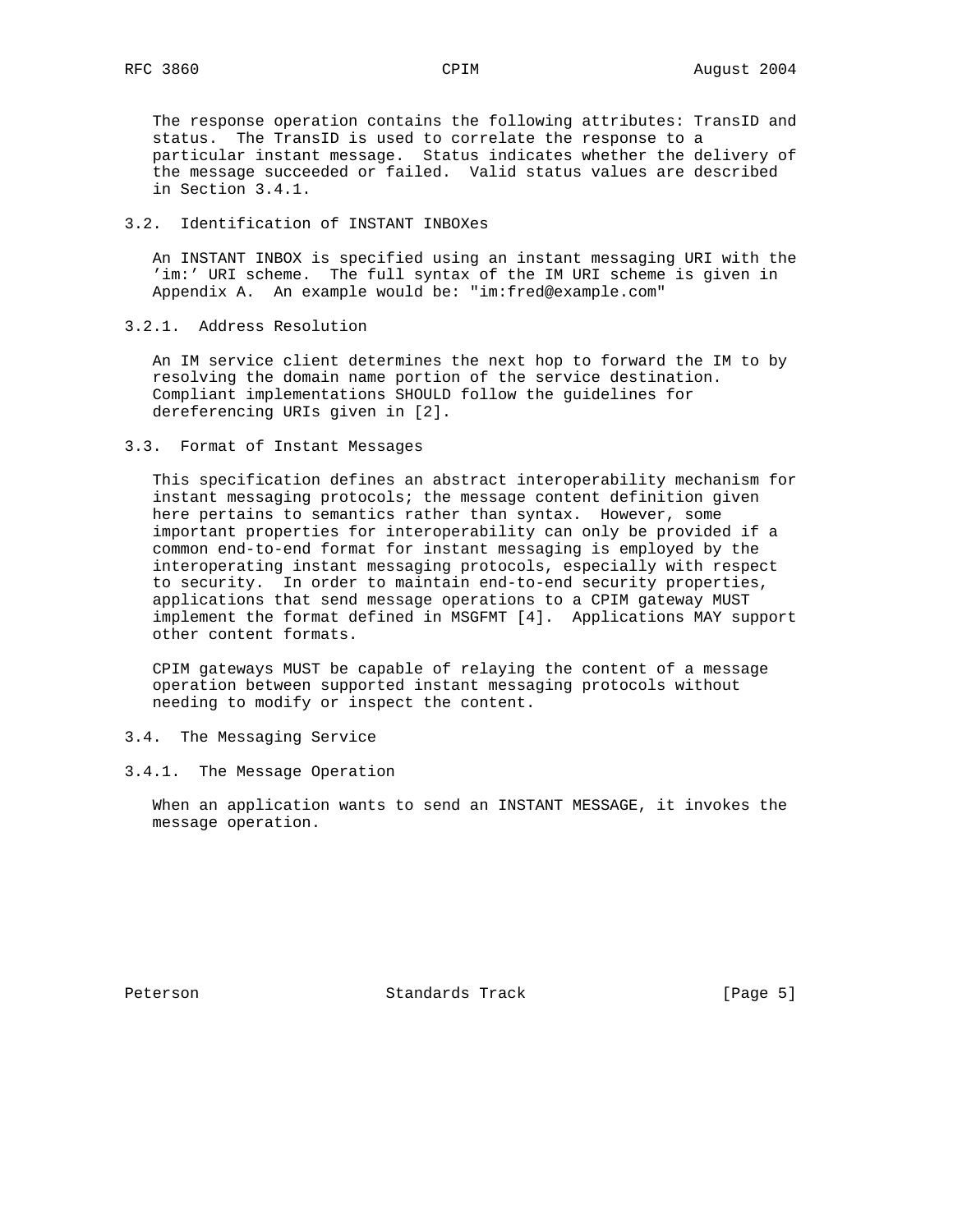When an instant messaging service receives the message operation, it performs the following preliminary checks:

- 1. If the source or destination does not refer to a syntactically valid INSTANT INBOX, a response operation having status "failure" is invoked.
- 2. If the destination of the operation cannot be resolved by the recipient, and the recipient is not the final recipient, a response operation with the status "failure" is invoked.
- 3. If access control does not permit the application to request this operation, a response operation having status "failure" is invoked.
- 4. Provided these checks are successful:

 If the instant messaging service is able to successfully deliver the message, a response operation having status "success" is invoked.

 If the service is unable to successfully deliver the message, a response operation having status "failure" is invoked.

 If the service must delegate responsibility for delivery (i.e., if it is acting as a gateway or proxying the operation), and if the delegation will not result in a future authoritative indication to the service, a response operation having status "indeterminant" is invoked.

 If the service must delegate responsibility for delivery, and if the delegation will result in a future authoritative indication to the service, then a response operation is invoked immediately after the indication is received.

 When the service invokes the response operation, the transID parameter is identical to the value found in the message operation invoked by the application.

## 3.4.2. Looping

 The dynamic routing of instant messages can result in looping of a message through a relay. Detection of loops is not always obvious, since aliasing and group list expansions can legitimately cause a message to pass through a relay more than one time.

Peterson Standards Track [Page 6]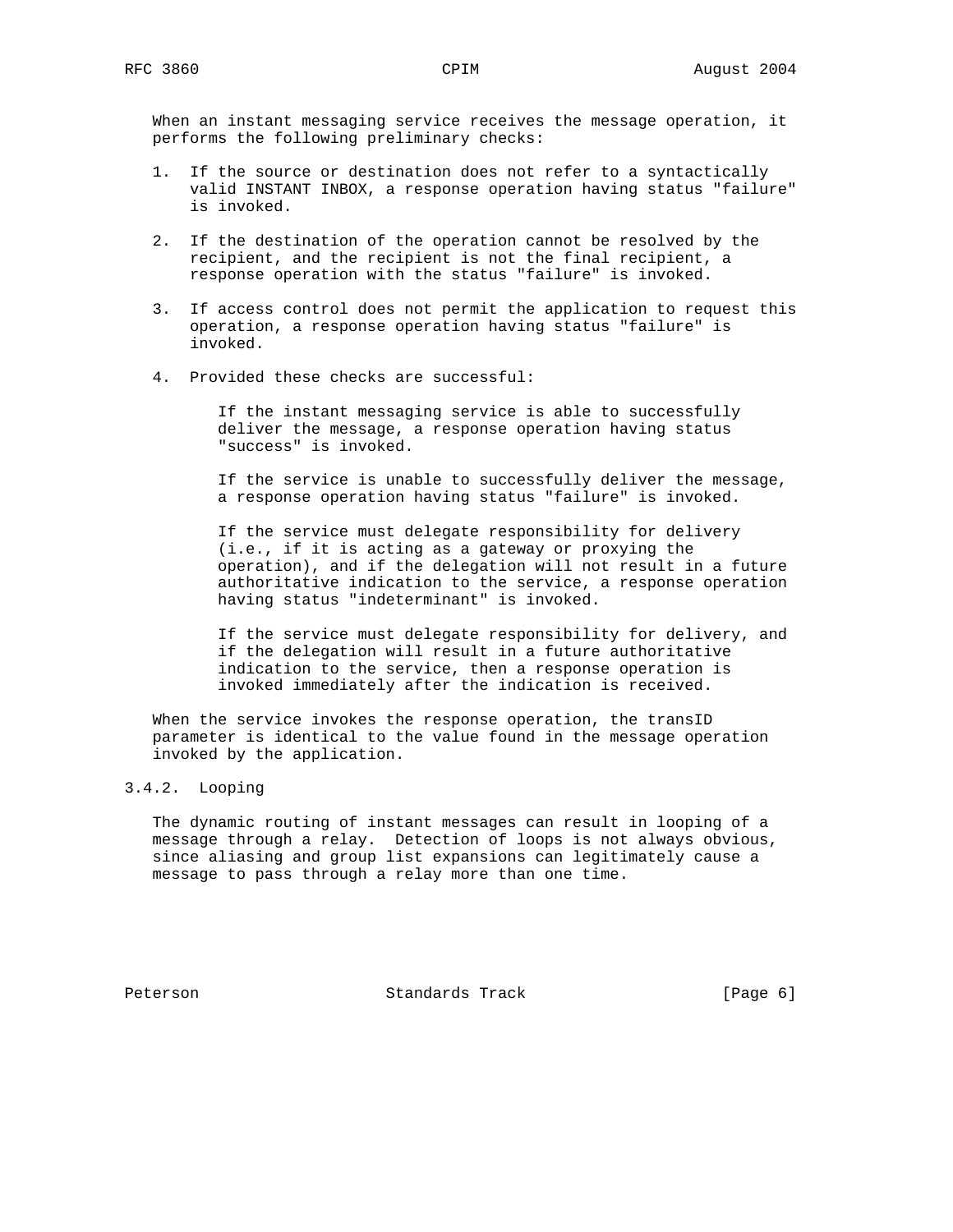This document assumes that instant messaging protocols that can be gatewayed by CPIM support some semantic equivalent to an integer value that indicates the maximum number of hops through which a message can pass. When that number of hops has been reached, the message is assumed to have looped.

 When a CPIM gateway relays an instant message, it decrements the value of the MaxForwards attribute. This document does not mandate any particular initial setting for the MaxForwards element in instant messaging protocols, but it is recommended that the value be reasonably large (over one hundred).

 If a CPIM gateway receives an instant message operation that has a MaxForwards attribute of 0, it discards the message and invokes a failure operation.

4. Security Considerations

 Detailed security considerations for instant messaging protocols are given in RFC 2779 [6] (in particular, requirements are given in section 5.4 and some motivating discussion with 8.1).

 CPIM defines an interoperability function that is employed by gateways between instant messaging protocols. CPIM gateways MUST be compliant with the minimum security requirements of the instant messaging protocols with which they interface.

 The introduction of gateways to the security model of instant messaging in RFC 2779 also introduces some new risks. End-to-end security properties (especially confidentiality and integrity) between instant messaging user agents that interface through a CPIM gateway can only be provided if a common instant message format (such as the format described in MSGFMT [4]) is supported by the protocols interfacing with the CPIM gateway.

 When end-to-end security is required, the message operation MUST use MSGFMT, and MUST secure the MSGFMT MIME body with S/MIME [8], with encryption (CMS EnvelopeData) and/or S/MIME signatures (CMS SignedData).

 The S/MIME algorithms are set by CMS [9]. The AES [11] algorithm should be preferred, as it is expected that AES best suits the capabilities of many platforms. Implementations MAY use AES as an encryption algorithm, but are REQUIRED to support only the baseline algorithms mandated by S/MIME and CMS.

Peterson Standards Track [Page 7]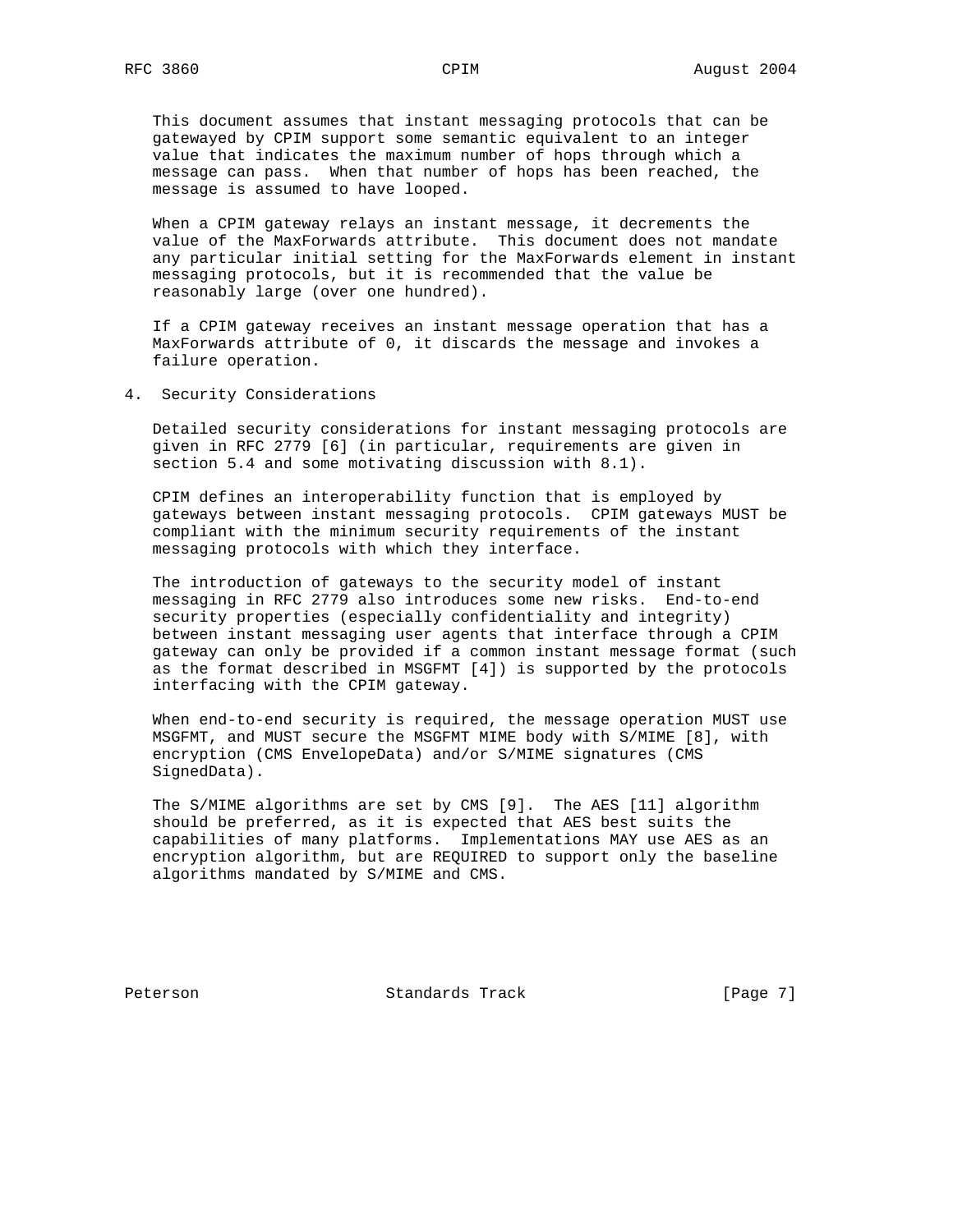When IM URIs are placed in instant messaging protocols, they convey the identity of the sender and/or the recipient. Certificates that are used for S/MIME IM operations SHOULD, for the purposes of reference integrity, contain a subjectAltName field containing the IM URI of their subject. Note that such certificates may also contain other identifiers, including those specific to particular instant messaging protocols. In order to further facilitate interoperability of secure messaging through CPIM gateways, users and service providers are encouraged to employ trust anchors for certificates that are widely accepted rather than trust anchors specific to any particular instant messaging service or provider.

 In some cases, anonymous messaging may be desired. Such a capability is beyond the scope of this specification.

5. IANA Considerations

The IANA has assigned the "im" scheme.

5.1. The IM URI Scheme

 The Instant Messaging (IM) URI scheme designates an Internet resource, namely an INSTANT INBOX.

The syntax of an IM URI is given in Appendix A.

6. Contributors

Dave Crocker edited earlier versions of this document.

 The following individuals made substantial textual contributions to this document:

Athanassios Diacakis (thanos.diacakis@openwave.com)

Florencio Mazzoldi (flo@networkprojects.com)

Christian Huitema (huitema@microsoft.com)

Graham Klyne (gk@ninebynine.org)

Jonathan Rosenberg (jdrosen@dynamicsoft.com)

Robert Sparks (rsparks@dynamicsoft.com)

Hiroyasu Sugano (suga@flab.fujitsu.co.jp)

Peterson Standards Track [Page 8]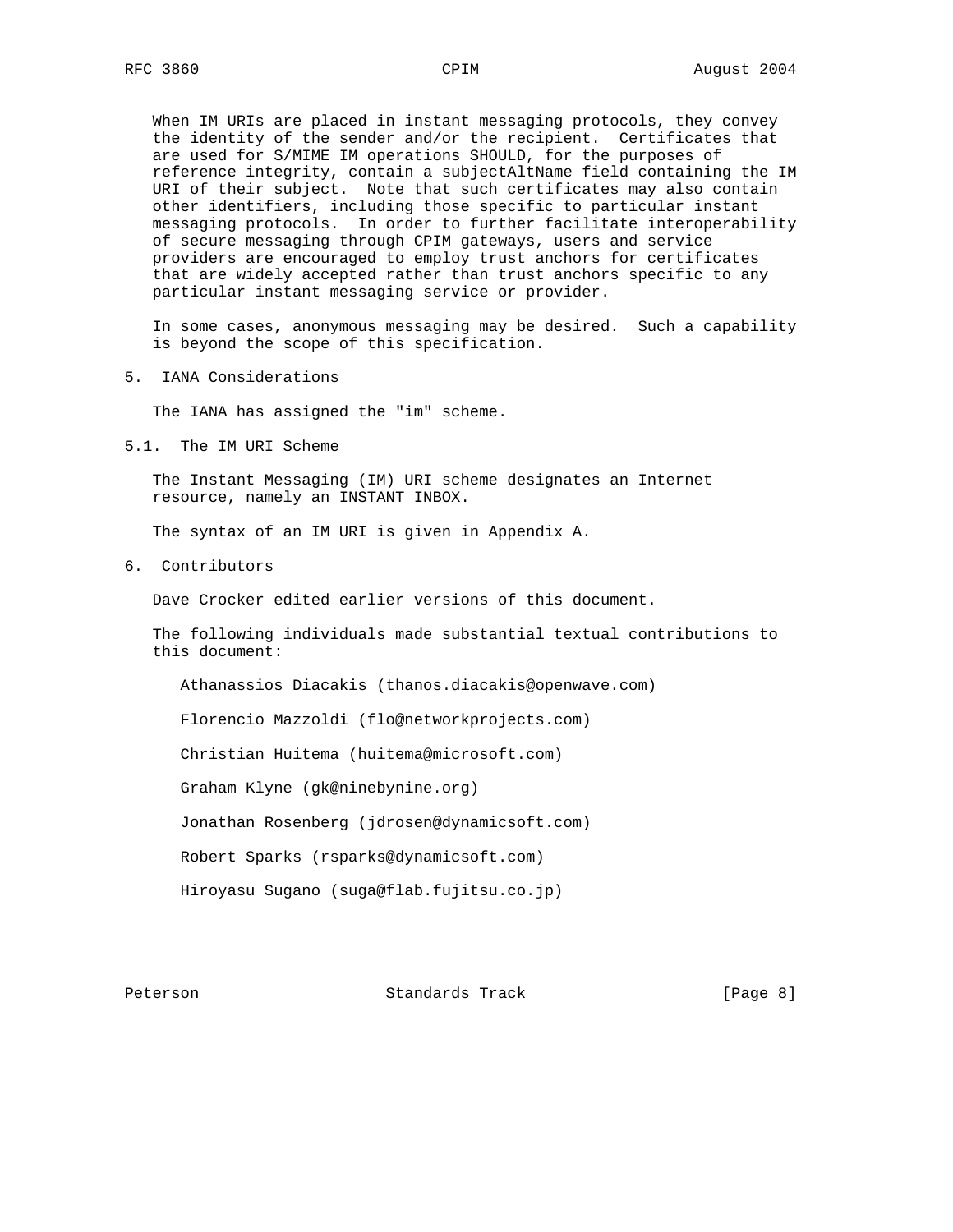## 7. References

- 7.1. Normative References
	- [1] Bradner, S., "Key words for use in RFCs to indicate requirement levels", BCP 14, RFC 2119, March 1997.
	- [2] Peterson, J., "Address Resolution for Instant Messaging and Presence", RFC 3861, August 2004.
	- [3] Resnick, P., "Internet Message Format", STD 11, RFC 2822, April 2001.
	- [4] Atkins, D. and G. Klyne, "Common Presence and Instant Messaging: Message Format", RFC 3862, August 2004.
	- [5] Day, M., Rosenberg, J., and H. Sugano, "A Model for Presence and Instant Messaging", RFC 2778, February 2000.
	- [6] Day, M., Aggarwal, S., and J. Vincent, "Instant Messaging / Presence Protocol Requirements", RFC 2779, February 2000.
	- [7] Allocchio, C., "GSTN Address Element Extensions in Email Services", RFC 2846, June 2000.
	- [8] Ramsdell, B., "Secure/Multipurpose Internet Mail Extensions (S/MIME) Version 3.1 Message Specification", RFC 3851, July 2004.
	- [9] Housley, R., "Cryptographic Message Syntax (CMS)", RFC 3852, July 2004.
	- [10] Berners-Lee, T., Fielding, R., and L. Masinter, "Uniform Resource Identifiers (URI): Generic Syntax", RFC 2396, August 1998.
- 7.2. Informative References
	- [11] Schaad, J., "Use of the Advanced Encryption Standard (AES) Encryption Algorithm and in Cryptographic Message Syntax (CMS)", RFC 3565, August 2003.

Peterson Standards Track [Page 9]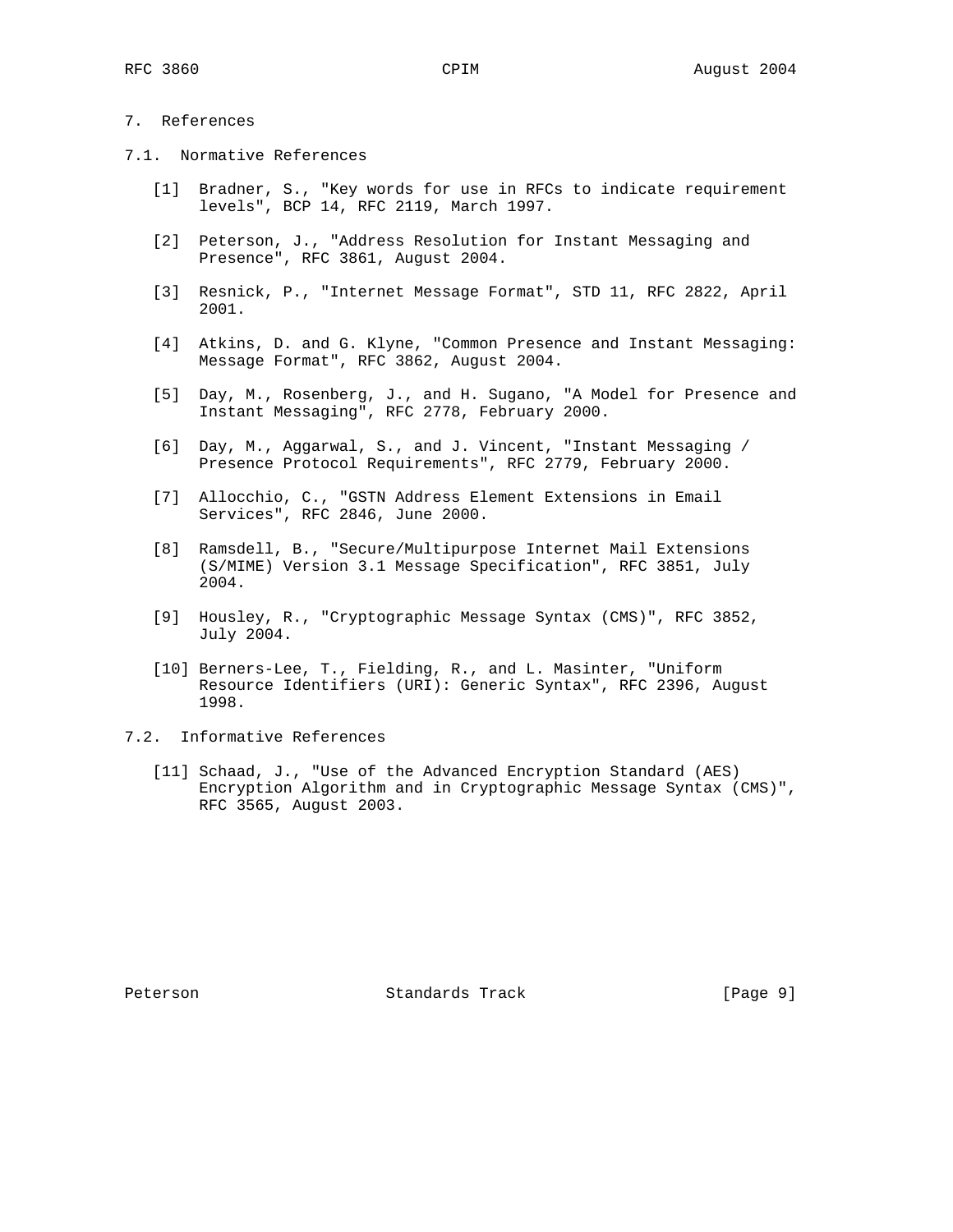Appendix A. IM URI IANA Registration Template

 This section provides the information to register the im: instant messaging URI.

A.1. URI Scheme Name

im

A.2. URI Scheme Syntax

 The syntax follows the existing mailto: URI syntax specified in RFC 2368. The ABNF is:

| IM-URI  | $=$ "im:" [ to ] [ headers ]       |
|---------|------------------------------------|
| tο      | $=$ mailbox                        |
| headers | $=$ "?" header $*($ "&" header $)$ |
| header  | $=$ hname "=" hvalue               |
| hname   | $=$ *uric                          |
| hvalue  | $=$ *uric                          |

 Here the symbol "mailbox" represents an encoded mailbox name as defined in RFC 2822 [3], and the symbol "uric" denotes any character that is valid in a URL (defined in RFC 2396 [10]).

#### A.3. Character Encoding Considerations

 Representation of non-ASCII character sets in local-part strings is limited to the standard methods provided as extensions to RFC 2822 [3].

A.4. Intended Usage

 Use of the im: URI follows closely usage of the mailto: URI. That is, invocation of an IM URI will cause the user's instant messaging application to start, with destination address and message headers fill-in according to the information supplied in the URI.

A.5. Applications and/or Protocols which use this URI Scheme Name

 It is anticipated that protocols compliant with RFC 2779, and meeting the interoperability requirements specified here, will make use of this URI scheme name.

A.6. Security Considerations

See Section 4.

Peterson Standards Track [Page 10]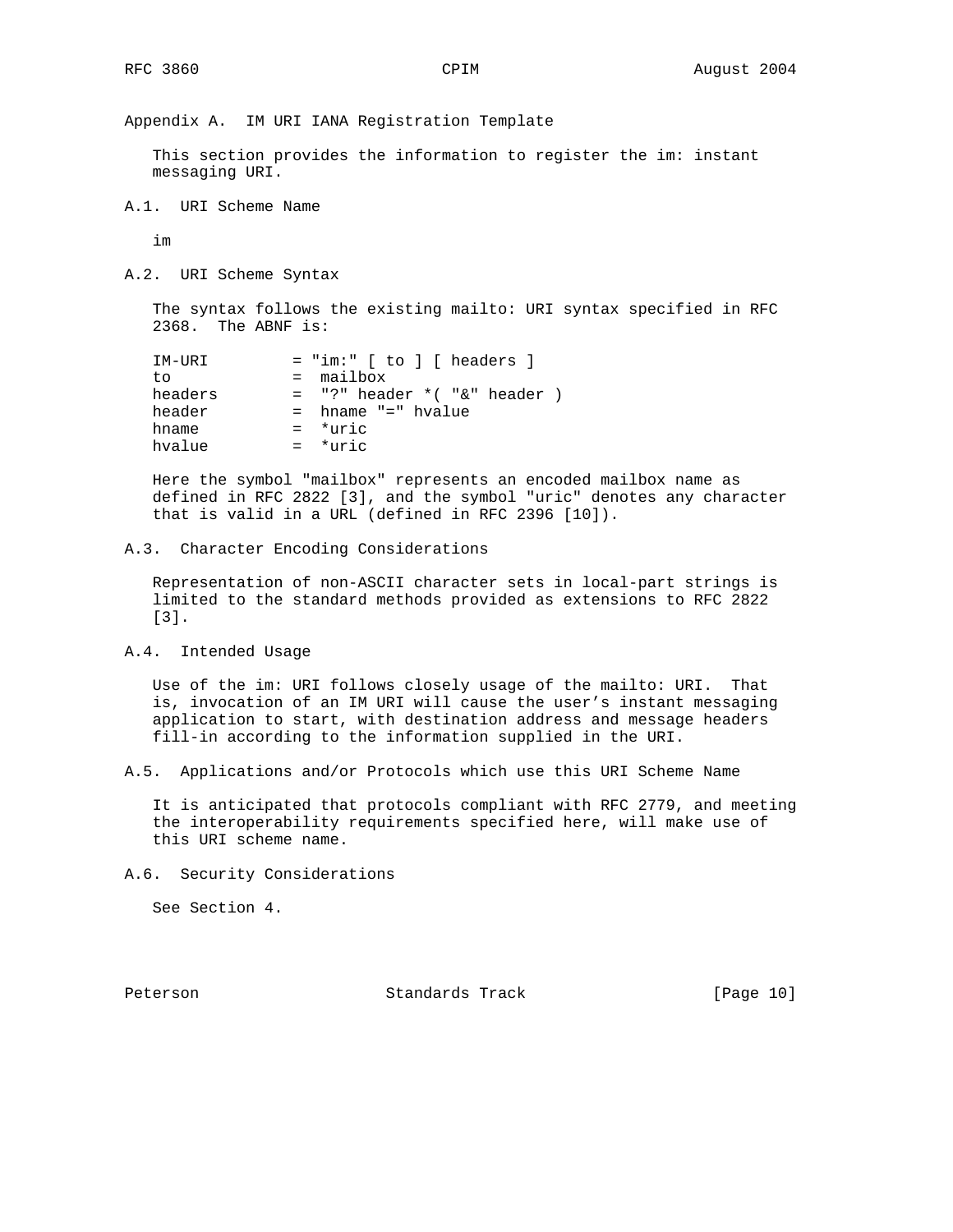A.7. Relevant Publications

RFC 2779, RFC 2778

A.8. Person & Email Address to Contact for Further Information

Jon Peterson [mailto:jon.peterson@neustar.biz]

A.9. Author/Change Controller

 This scheme is registered under the IETF tree. As such, IETF maintains change control.

A.10. Applications and/or Protocols which use this URI Scheme Name

Instant messaging service

Appendix B. Issues of Interest

 This appendix briefly discusses issues that may be of interest when designing an interoperation gateway.

B.1. Address Mapping

 When mapping the service described in this memo, mappings that place special information into the im: address local-part MUST use the meta-syntax defined in RFC 2846 [7].

B.2. Source-Route Mapping

 The easiest mapping technique is a form of source-routing and usually is the least friendly to humans having to type the string. Source routing also has a history of operational problems.

 Use of source-routing for exchanges between different services is by a transformation that places the entire, original address string into the im: address local part and names the gateway in the domain part.

 For example, if the destination INSTANT INBOX is "pepp://example.com/ fred", then, after performing the necessary character conversions, the resulting mapping is:

im:pepp=example.com/fred@relay-domain

where "relay-domain" is derived from local configuration information.

Peterson Standards Track [Page 11]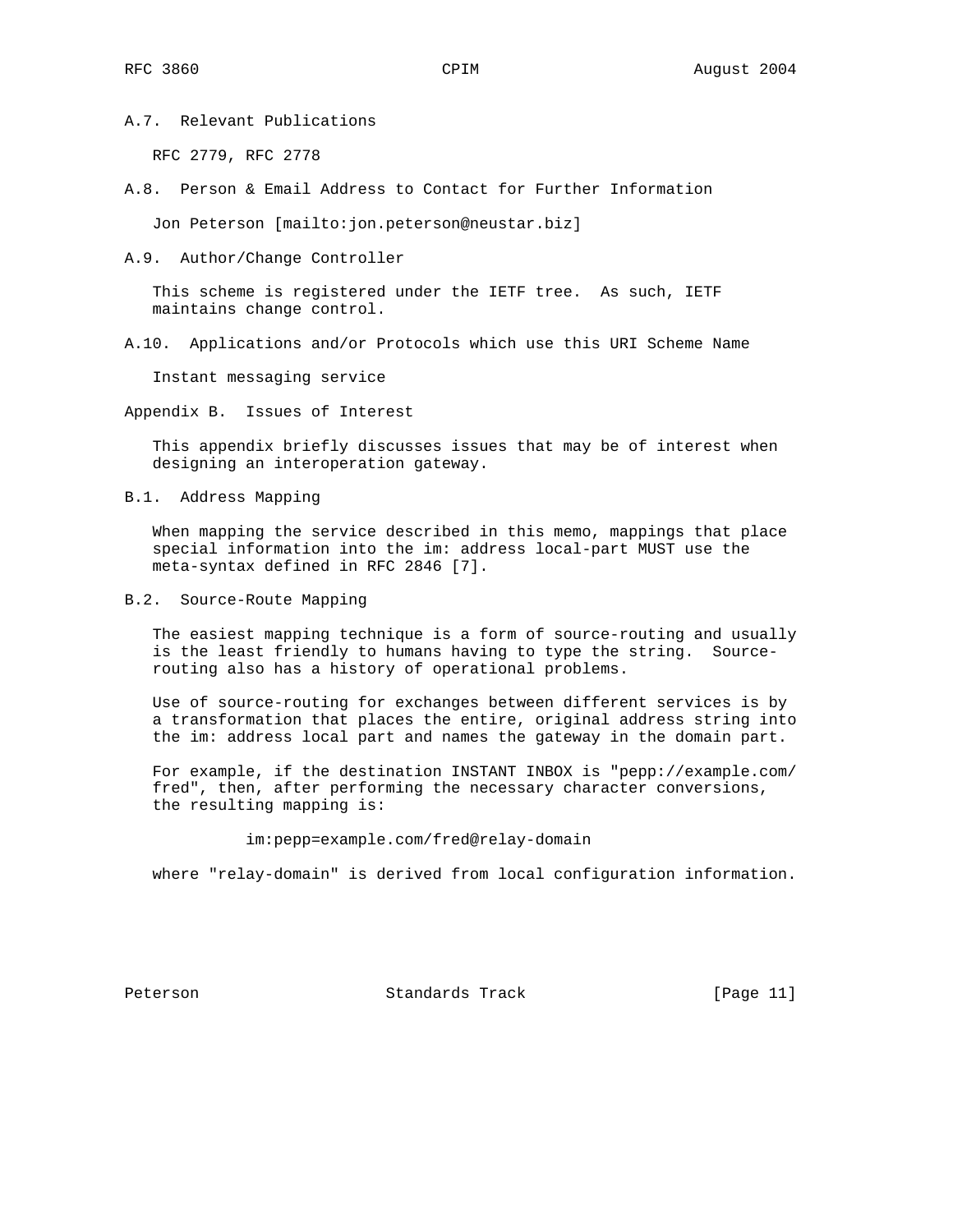Experience shows that it is vastly preferable to hide this mapping from end-users - if possible, the underlying software should perform the mapping automatically.

Appendix C. Acknowledgments

 The author would like to acknowledge John Ramsdell for his comments, suggestions and enthusiasm. Thanks to Derek Atkins for editorial fixes.

Author's Address

 Jon Peterson NeuStar, Inc. 1800 Sutter St Suite 570 Concord, CA 94520 US Phone: +1 925/363-8720 EMail: jon.peterson@neustar.biz

Peterson Standards Track [Page 12]